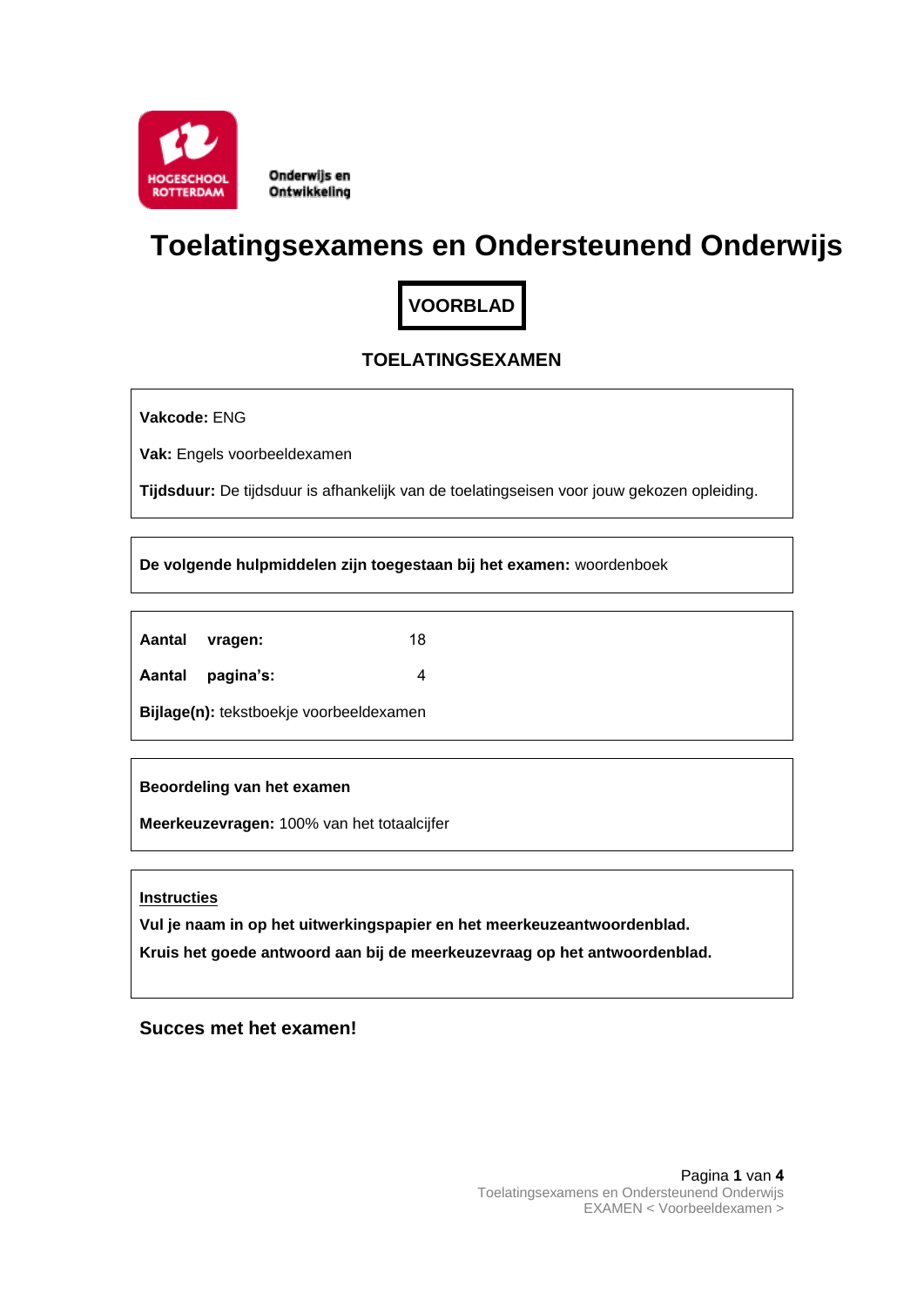## **Text 1: Kilt**

- 1. What does "that" in the first line refer to? It refers to…
	- a. a teenager who was cross-dressing in school.
	- b. a teenager who was wearing a kilt to school.
	- c. Connery who should discipline the boy for cross-dressing.
	- d. the fact that someone thought wearing a kilt was cross-dressing.
- 2. What's the tone in line 3 (…the name might, rightly, suggest some Scottish ancestry…)?
	- a. Annoyed.
	- b. Ironic.
	- c. Offended.
	- d. Surprised.
- 3. Why did Gavin wear a kilt to school?
	- a. He needed it for a class project.
	- b. He wanted to be cool.
	- c. He wanted to promote the McFarland clan.
	- d. He wanted to start a debate.
- 4. Last sentence: "Young Gavin has certainly helped raise the profile". What is meant by this?
	- a. The incident has given prominent attention to the MacFarlane Clan.
	- b. The incident has led to media attention for traditional Scottish kilts.
	- c. The incident has raised a lot of money for the Clan MacFarlane Heritage Center.
	- d. The incident has started a debate on cross-dressing at school.
- 5. What's the main aim of the article? The main aim of the article is to …
	- a. inform and amuse the reader of the article.
	- b. inform Sean Connery about the incident.
	- c. introduce the reader to the MacFarlane Clan.
	- d. raise money for the MacFarlane Clan.

### **Text 2: Spring Martini**

- 6. "Two tips…" What's the tone of these tips? The author tries to…
	- a. advise.
	- b. amuse.
	- c. criticize.
	- d. warn.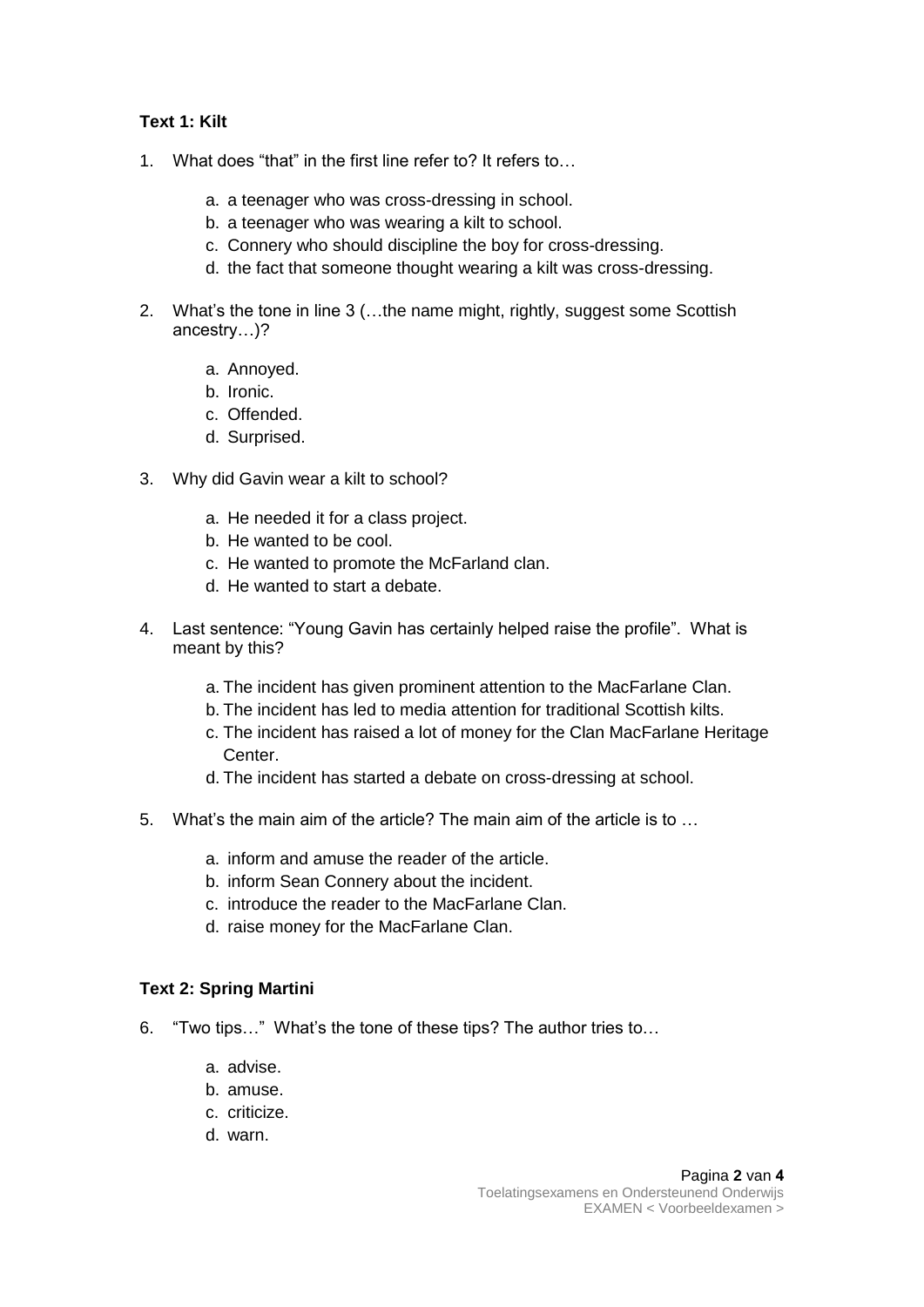- 7. What should you do if you'd like to enter the competition with a recipe of your own? You should…
	- a. click it.
	- b. e-mail it.
	- c. send it by post.
	- d. share it.

#### **Text 3: Made for each other**

- 8. The first paragraph of this text introduces…
	- a. a survey about the importance of pets.
	- b. a theory about the importance of pets.
	- c. Friedmann as a health scientist.
	- d. the subject of pets.
- 9. What's the link between paragraph 2 and 3?
	- a. Cause and effect.
	- b. Chronological.
	- c. Contradictory.
	- d. Illustrative.
- 10. Why does the first line of paragraph 3 say "the theory goes"? Because…
	- a. it is a matter of speech.
	- b. scientists are not sure.
	- c. the author is referring to the survey.
	- d. the author likes to appear scientific.
- 11. What's the link between paragraph 3 and 4?
	- a. Chronological.
	- b. Conditional.
	- c. Contradictory.
	- d. Illustrative.
- 12. What kind of article is this text? This is…
	- a. a book review.
	- b. an article for pet lovers.
	- c. a scientific review.
	- d. a scientific survey.